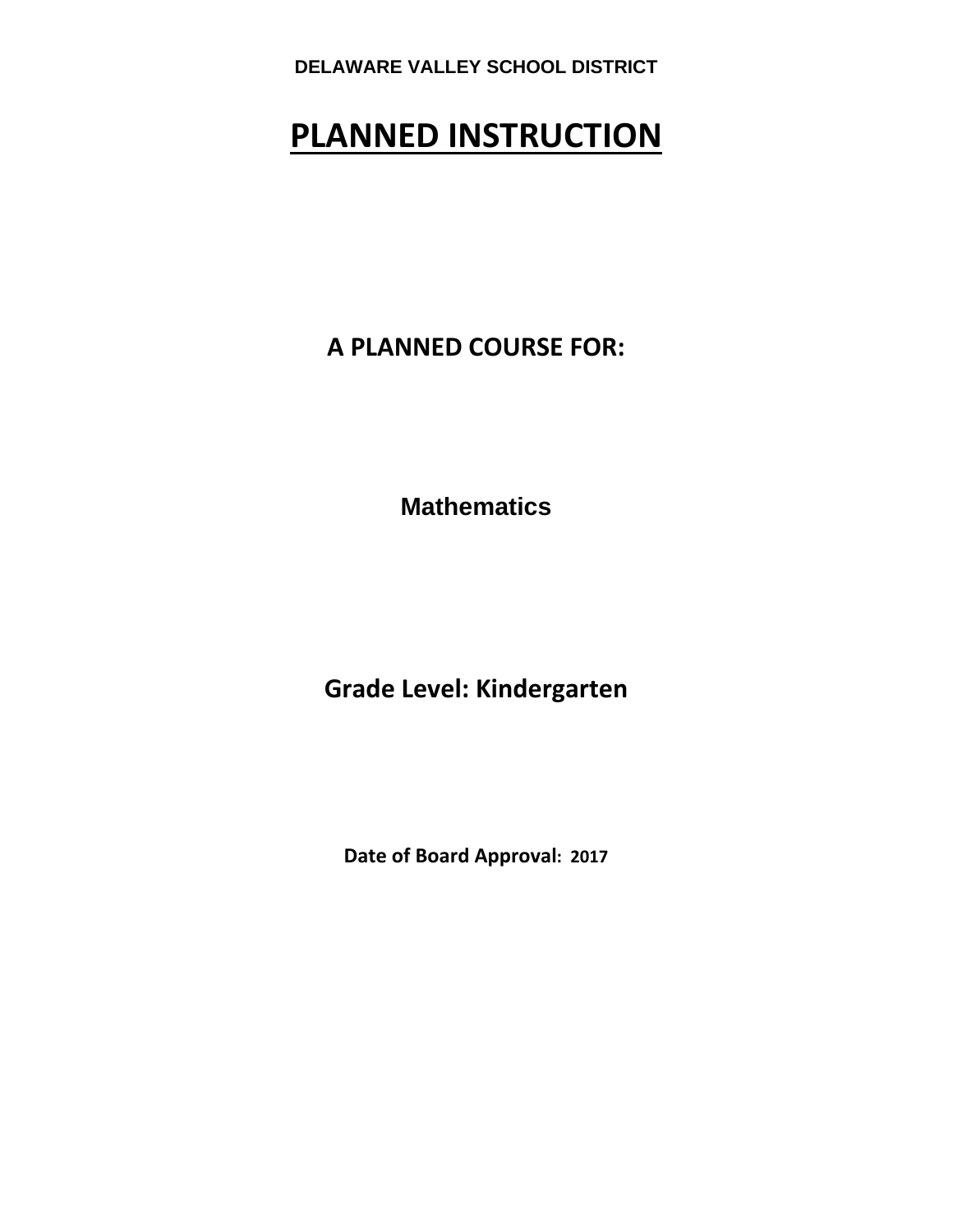## **Planned Instruction**

## **Title of Planned Instruction: Grade K Mathematics**

**Subject Area: Mathematics Grade(s): K**

#### **Course Description:**

The Kindergarten mathematics course covers the Pennsylvania Common Core Math Standards that make sense of problems and persevere in solving them, construct viable arguments and critique the reasoning of others, use appropriate tools strategically, look for and make use of structure, reason abstractly and quantitatively, model with mathematics, attend to precision, and look for and express regularity in repeated reasoning.

**Time/Credit for the Course: Full Course**

**Curriculum Writing Committee: Maureen Dewey, Cassandra Zegarski, Caitlin Mabel**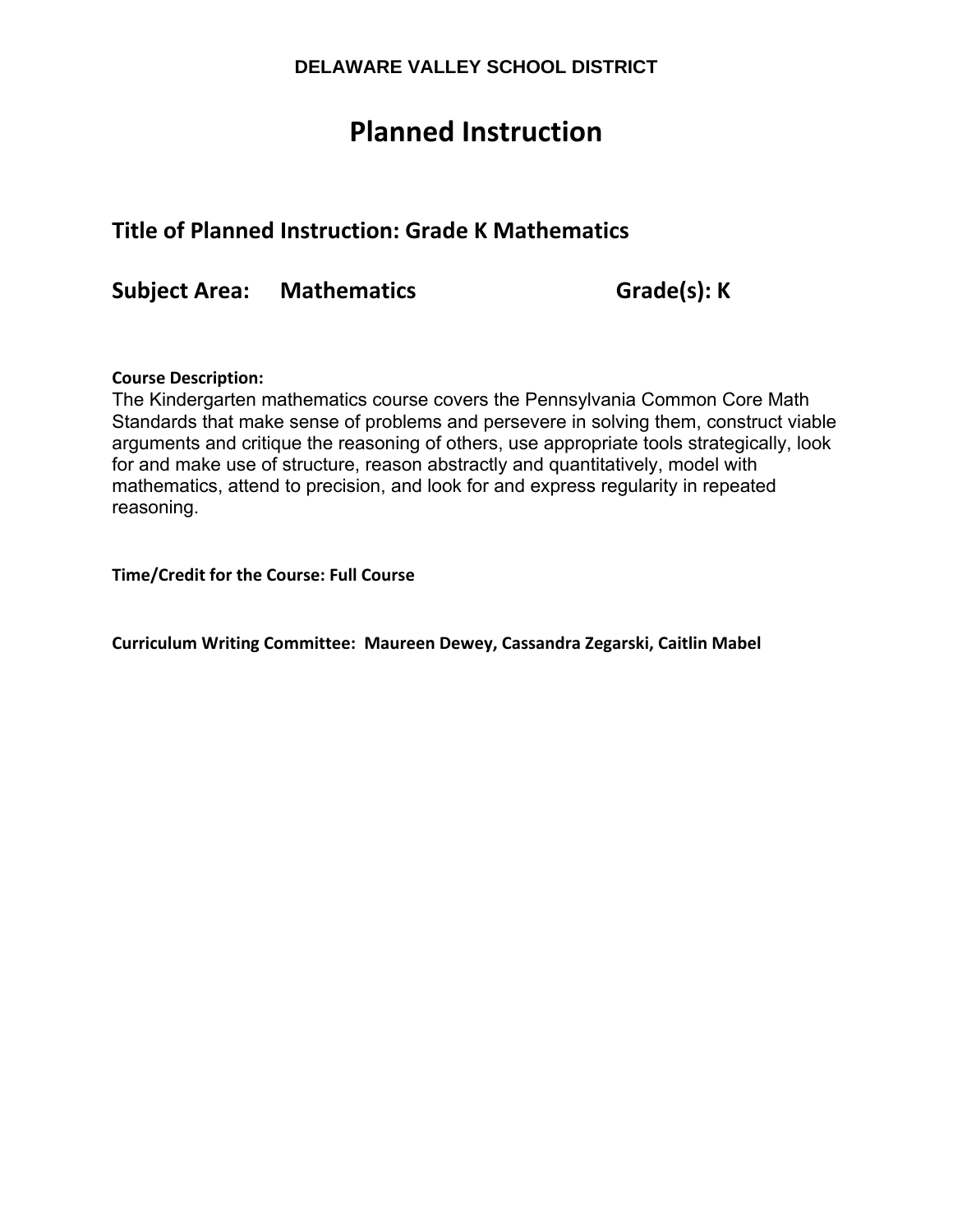## **Curriculum Map**

#### **1. Marking Period One Numbers and Operations in Base Ten A) Counting and Cardinality**

- Represent, Count and Write Numbers 0-5, (20 Days)
- Compare Numbers to 5 (10 Days)
- Represent, Count and Write Numbers 6-9 (15 Days)

## **2**. **Marking Period Two**

**Numbers and Operations in Base Ten Algebraic Concepts A) Counting and Cardinality** 

- Represent and Compare Numbers to 10 (13 days)
- Addition (26 Days)
- Subtraction ((6 Days)

## **3. Marking Period Three:**

### **Numbers and Operations**

 **Algebraic Concepts** 

- Subtraction Continued (19 days)
- Represent, Count, and Write Numbers 11-19, (20 Days)
- Represent, Count, and Write 20 and Beyond (6 Days)

## **4. Marking Period Four:**

#### **Geometry**

 **Measurement and Data** 

## **Algebraic Concepts**

- Continued Represent, Count, and Write 20 and Beyond (9 Days)
- Identify and Describe 2D shapes (7 Days)
- Identify and Describe 3D Shapes (8 days)
- Measurement (6 days)
- Classify and Sort Data (4 Days)
- Getting Ready for Grade 1 (11 Days)
	- o Add on a ten frame
	- o Part-Part- Whole
	- o Equal Sets
	- o Related Addition Equations
	- o Subtract on a Ten Frame
	- o Missing Part
	- o Related Subtraction Equations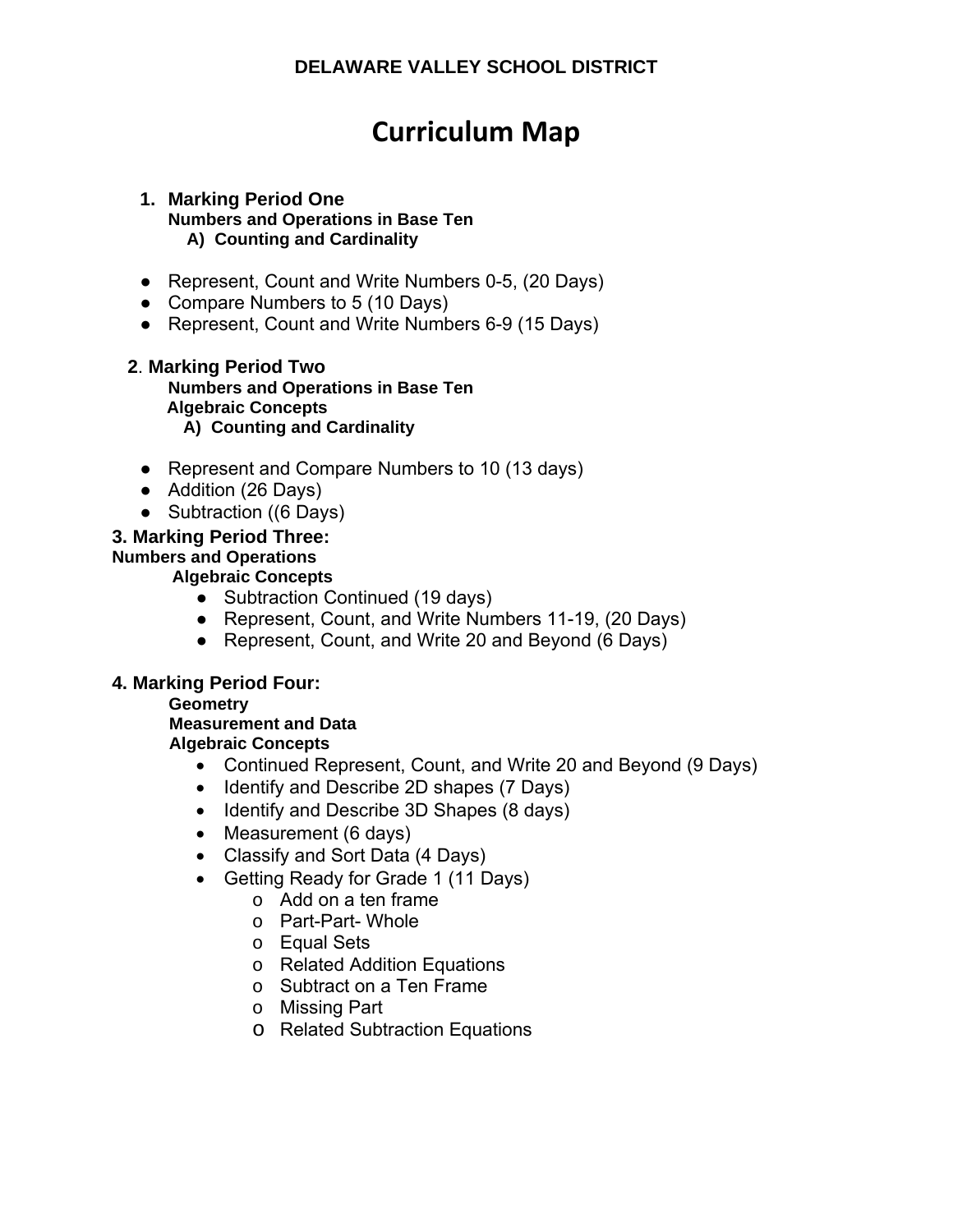## **Curriculum Plan**

### **Mathematical Standard Areas:**

Numbers and Operations Counting and Cardinality Numbers and Operations in Base 10 **Standards Addressed:** CC.2.1. K.A.1, CC.2.1. K.A.2

Link to Standards in SAS

http://static.pdesas.org/content/documents/PA%20Core%20Standards%20Mathematics%20Pr eK‐12%20March%202014.pdf

#### **Goals:**

- Understand the relationship between numbers and quantities; connect counting to cardinality. When counting objects, say the number names in the standard order, pairing each object with one and only one number name and each number name with one and only one object.
- Represent a number of objects with a written numeral 0–20 (with 0 representing a count of no objects).
- Identify whether the number of objects in one group is greater than, less than, or equal to the number of objects in another group, e.g., by using matching and counting strategies**.**
- Count to answer "how many?" questions about as many as 20 things arranged in a line, a rectangular array, or a circle, or as many as 10 things in a scattered configuration; given a number from 1–20, count out that many objects.
- Write numbers from 0 to 20. Represent a number of objects with a written numeral 0– 20 (with 0 representing a count of no objects).
- Identify whether the number of objects in one group is greater than, less than, or equal to the number of objects in another group, e.g., by using matching and counting strategies.

## **Objectives:**

- Model and count to tell the number of objects 0–5. (DOK Level 2)
- Represent objects 0–5 with a number name and a written numeral. (DOK Level 2)
- Solve problems by using the strategy make a model. (DOK Level 3)
- Model and count to tell the number of objects 6-9 (DOK Level 2)
- Represent objects 6-9 with a number name and a written numeral (DOK Level 2)
- Solve problems by using the strategy draw a picture (DOK Level 3)
- Use matching and counting strategies to compare sets to 5. (DOK Level 1)
- Construct a model to solve problems using a matching strategy. (DOK Level 3)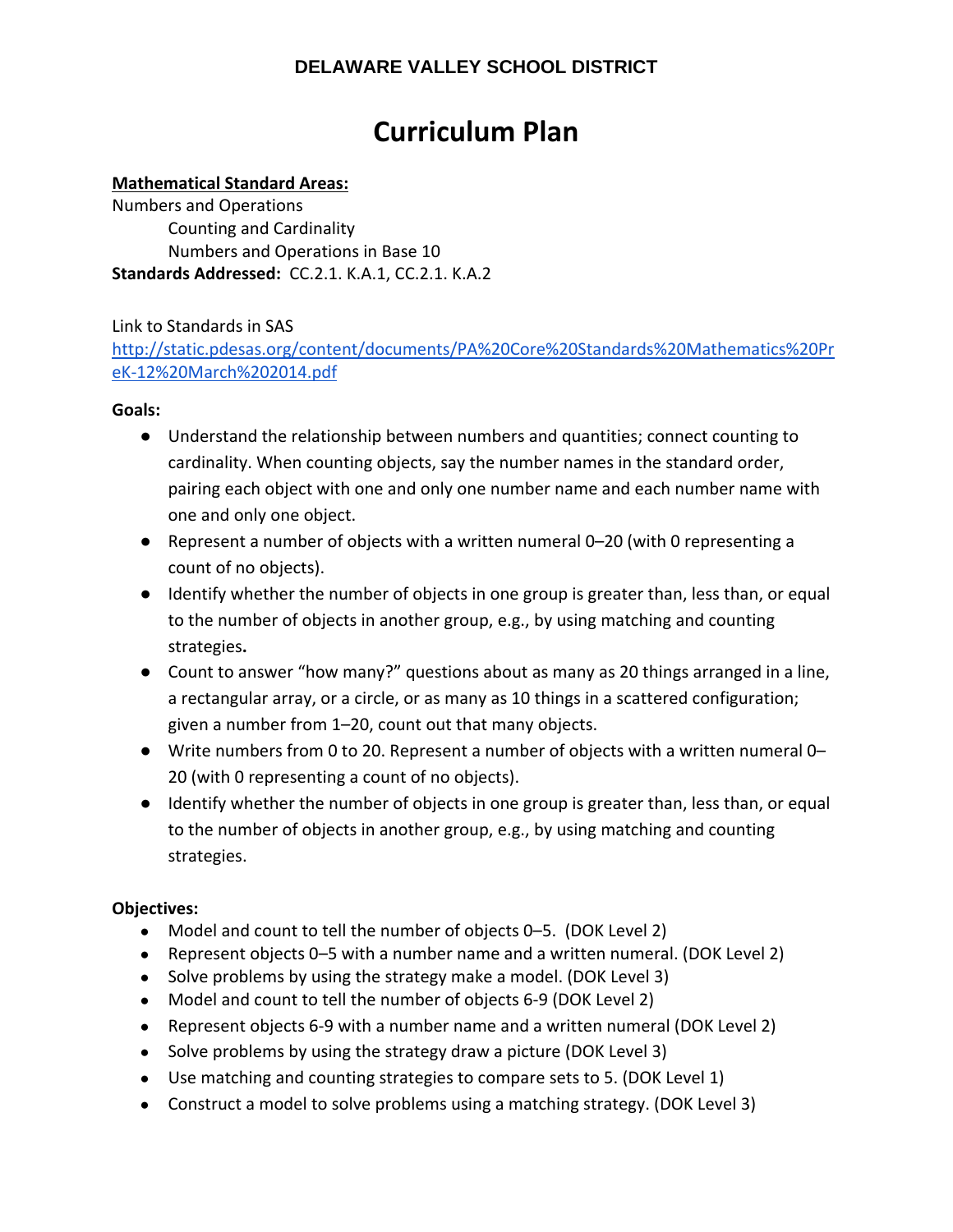## **Curriculum Plan**

### **Mathematical Standard Areas:**

Numbers and Operations Counting and Cardinality Numbers and Operations in Base 10 Algebraic Concepts Operations and Algebraic Thinking

**Standards Addressed:** CC.2.1. K.A.1, CC.2.1. K.A.2, CC.2.1. K.A.3, CC.2.2. K.A.1 CC.2.1. K.A.1, CC.2.1. K.A.2, CC.2.1. K.A.3, CC.2.1. K.B.1, CC.2.2. K.A.1, CC.2.4. K.A.4

Link to Standards in SAS

http://static.pdesas.org/content/documents/PA%20Core%20Standards%20Mathematics%20Pr eK‐12%20March%202014.pdf

#### **Goals:**

- Count to answer "how many?" questions about as many as 20 things arranged in a line, a rectangular array, or a circle, or as many as 10 things in a scattered configuration; given a number from 1–20, count out that many objects.
- Decompose numbers less than or equal to 10 into pairs in more than one way, e.g., by using objects or drawings, and record each decomposition by a R or equation (e.g.,  $5 = 2$ )  $+ 3$  and  $5 = 4 + 1$ ).
- Write numbers from 0-20. Represent a number of objects with a written numeral 0-20 (with 0 representing a count of no objects).
- For any number from 1 to 9, find the number that makes 10 when added to the given number, e.g., by using objects or drawings, and record the answer with a drawing or equation.
- Count forward beginning from a given number within the known sequence (instead of having to begin at 1).
- Identify whether the number of objects in one group is greater than, less than, or equal to the number of objects in another group, e.g., by using matching and counting strategies.
- Compare two numbers between 1 and 10 presented as written numerals.
- Represent addition and subtraction with objects, fingers, mental images, drawings, sounds (e.g. claps), acting out situations, verbal explanations, expressions, or equations.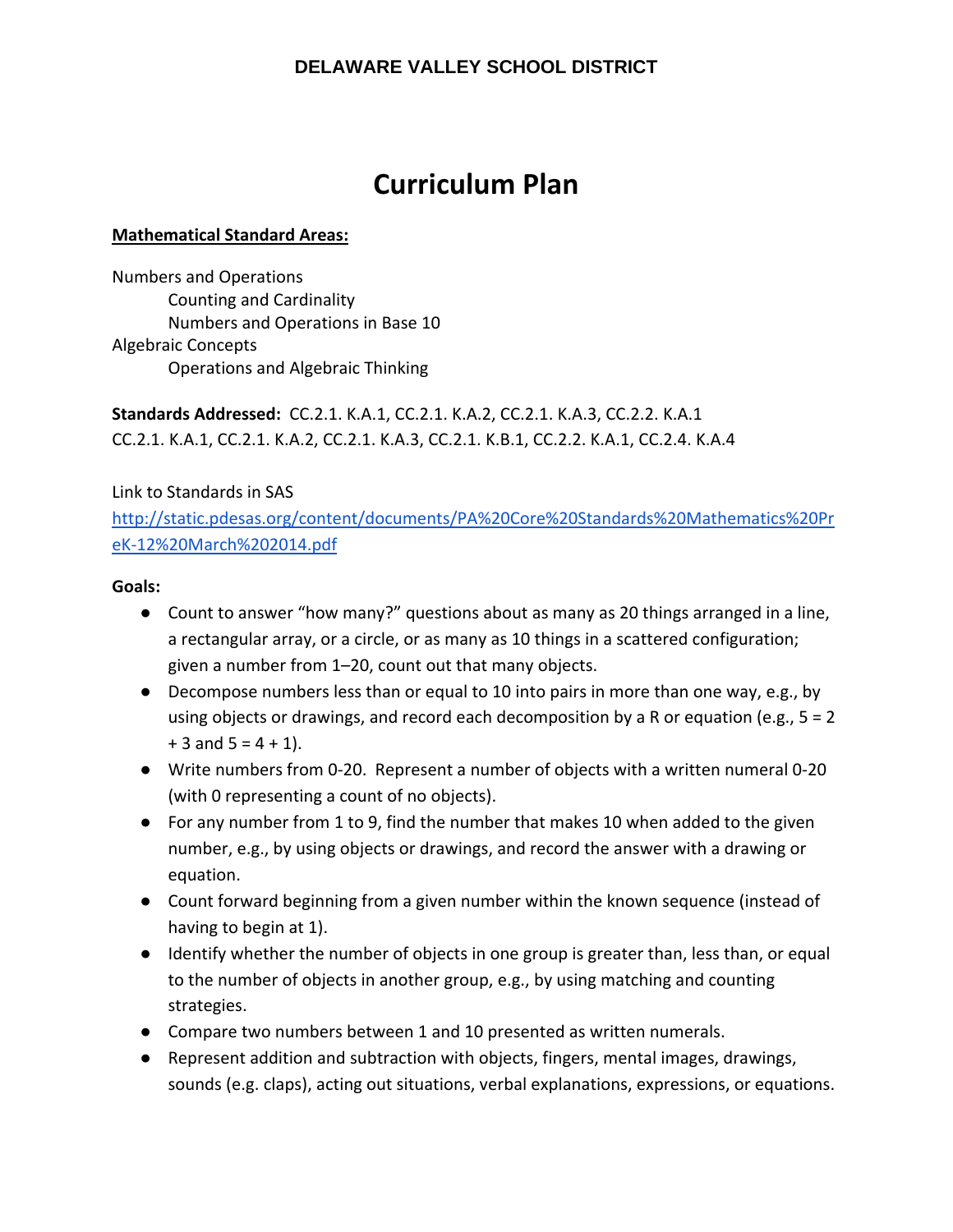(Drawings need not show details, but should show the mathematics in the problem.)

- Fluently add and subtract within 5.
- For any number from 1 to 9, find the number that makes 10 when added to the given number, e.g., by using objects or drawings, and record the answer with a drawing or equation.
- Solve addition and subtraction word problems, and add and subtract within 10, e.g., by using objects or drawings to represent the problem.
- Decompose numbers less than or equal to 10 into pairs in more than one way, e.g., by using objects or drawings, and record each decomposition by a drawing or equation  $(e.g., 5 = 2 + 3 \text{ and } 5 = 4 + 1).$
- Represent addition and subtraction with objects, fingers, mental images, drawings, sounds (e.g., claps), acting out situations, verbal explanations, expressions, or equations

## **Objectives:**

- Model, count, and represent objects to 10 with a number name and a written numeral. (DOK ‐ Level 1)
- Use a drawing to make 10 from a given number. (DOK Level 1)
- Count forward to 10 from a given number. (DOK Level 1)
- Use counting strategies to compare sets of objects. (DOK Level 3)
- Solve problems by using the strategy *make a model.* (DOK Level 3)
- Use expressions to represent addition. (DOK Level 1)
- Use objects and drawings to solve addition word problems and record the equations. (DOK ‐ Level 1)
- Decompose numbers into pairs in more than one way and record each decomposition with an equation. (DOK ‐ Level 2)
- Solve problems by using the strategy *act it out.* (DOK Level 3)
- Use objects and drawings to solve subtraction word problems and record the equations. (DOK ‐Level 2)
- Understand addition as putting together or adding to and subtraction as taking apart or taking from to solve word problems. (DOK Level 1)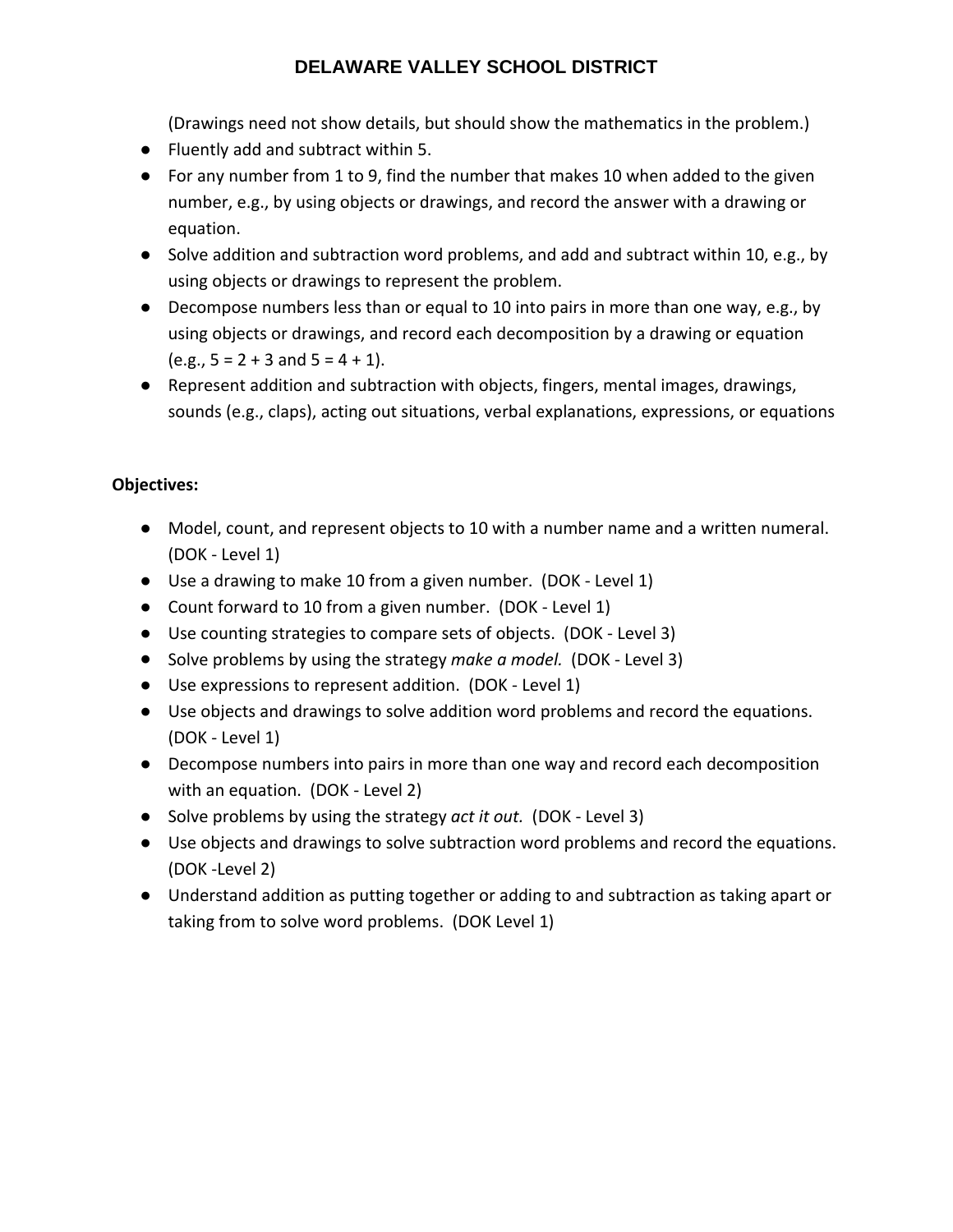## **Curriculum Plan**

### **Mathematical Standard Areas:**

Numbers and Operations Counting and Cardinality Numbers and Operations in Base Ten

**Standards Addressed:** CC.2.1. K.A.1, CC.2.1. K.A.2, CC.2.1. K.B.1, CC.2.1. K.A.1, CC.2.1. K.A.2, CC.2.1. K.B.1

Link to Standards in SAS http://static.pdesas.org/content/documents/PA%20Core%20Standards%20Mathematics%20Pr eK‐12%20March%202014.pdf

#### **Goals:**

- Compose and decompose numbers from 11 to 19 into ten ones and some further ones, e.g., by using objects or drawings, and record each composition or decomposition by a drawing or equation (e.g.,  $18 = 10 + 8$ ); understand that these numbers are composed of ten ones and one, two, three, four, five, six, seven, eight, or nine ones.
- Write numbers from 0 to 20. Represent a number of objects with a written numeral 0– 20 (with 0 representing a count of no objects).
- Count to answer "how many?" questions about as many as 20 things arranged in a line, a rectangular array, or a circle, or as many as 10 things in a scattered configuration; given a number from 1–20, count out that many objects.
- Write numbers from 0 to 20. Represent a number of objects with a written numeral 0– 20 (with 0 representing a count of no objects).
- Count forward beginning from a given number within the known sequence (instead of having to begin at 1).
- Identify whether the number of objects in one group is greater than, less than, or equal to the number of objects in another group, e.g., by using matching and counting strategies.
- Count to 100 by ones and by tens.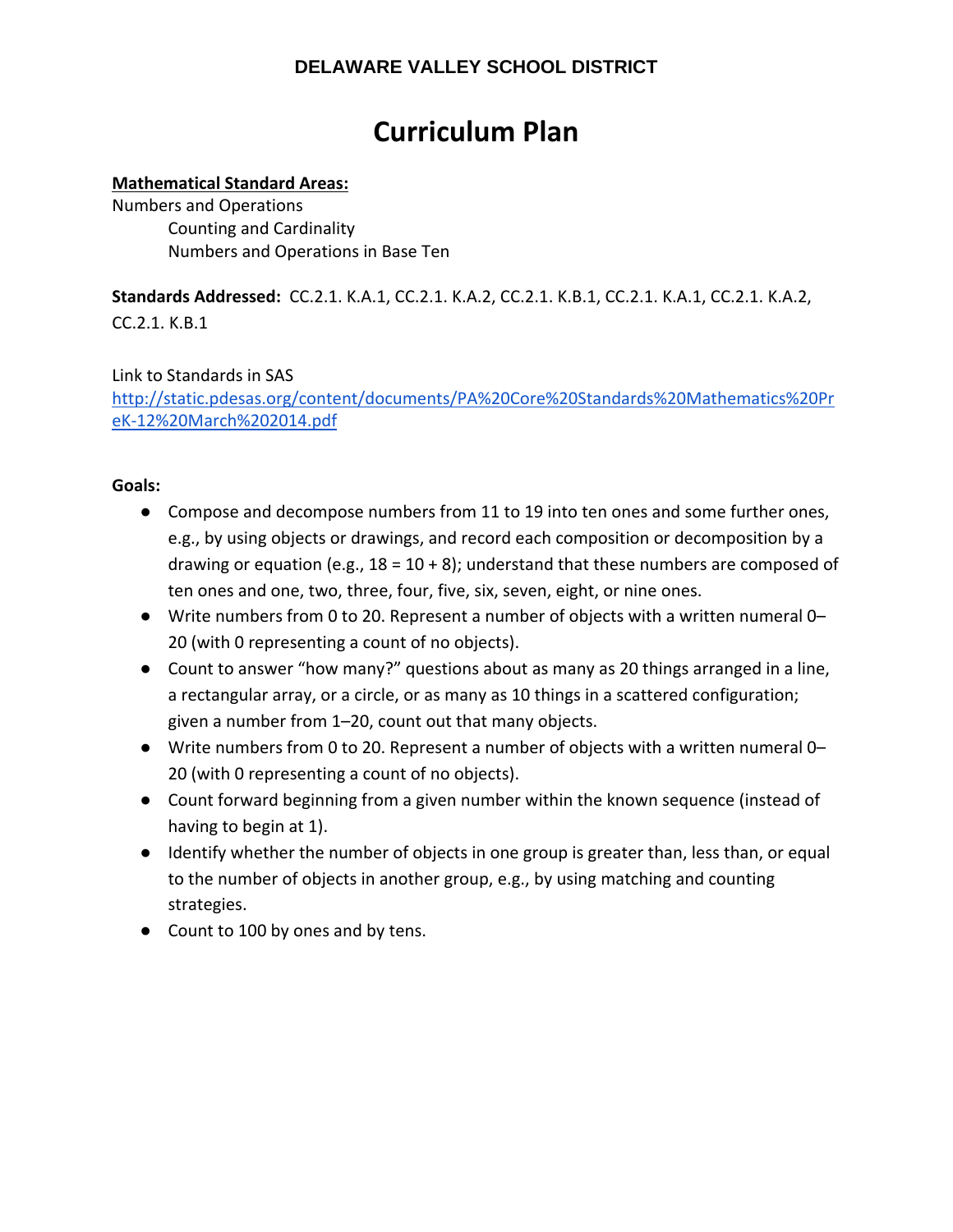## **Objectives:**

- Use objects to decompose numbers 11 through 19 into ten ones and some further ones. (DOK ‐Level 1)
- Represent 11 to 19 objects with number names and written numerals. (DOK- Level 2)
- Solve problems by using the strategy draw a picture. (DOK- Level 3)
- Model and count with objects to show number 20 and Beyond (DOK-Level 2)
- Represent 20 objects and more with a number name and a written numeral (DOK- Level 2)
- Count forward to 20 from a given number (DOK- Level 1)
- Know the count sequence when counting to 50 and to 100 by ones and tens (DOK- Level 1)
- Solve problems by using the strategy *make a model (DOK‐ Level 3)*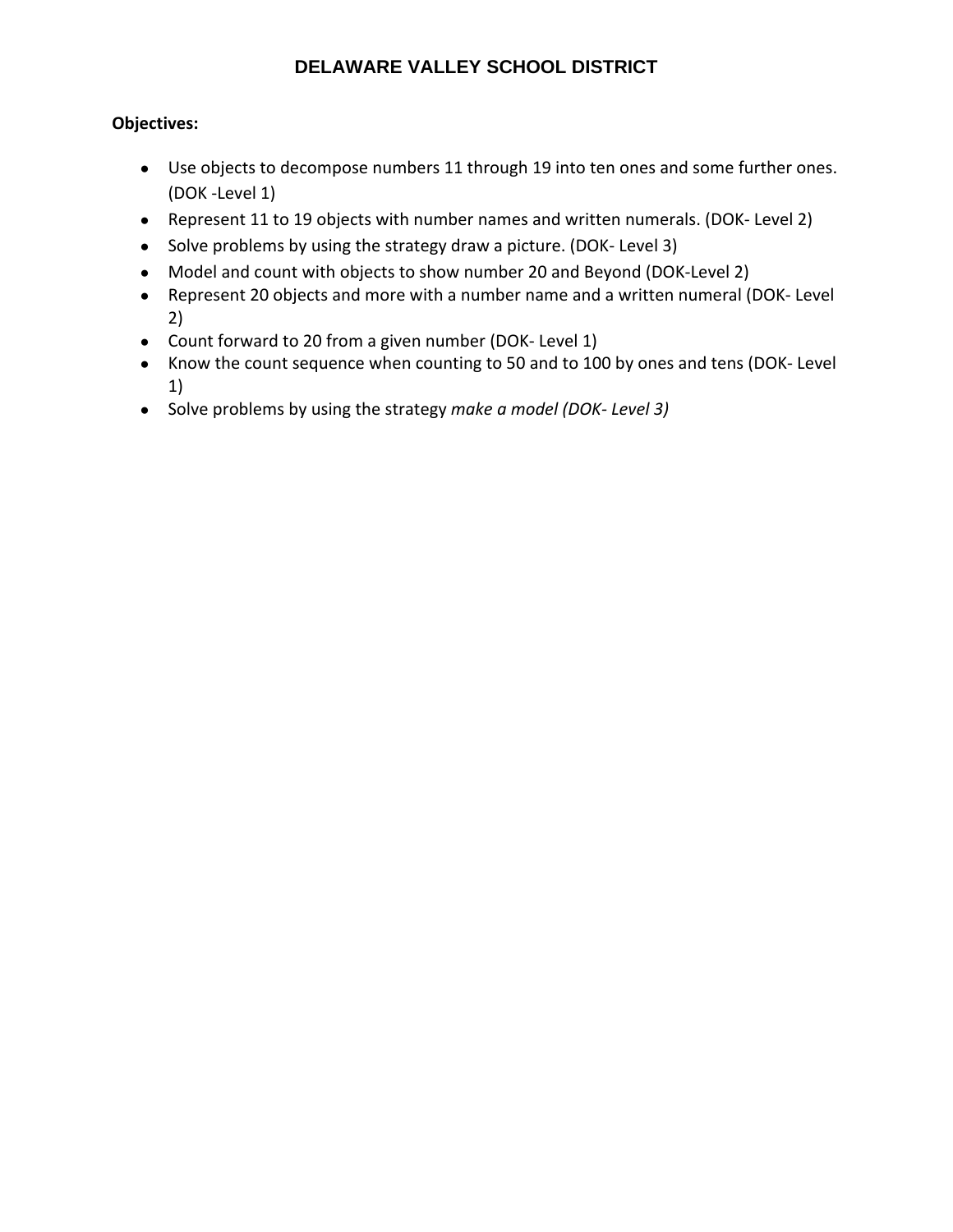## **Curriculum Plan**

## **Mathematical Standard Areas:**

Geometry **Geometry** Measurement, Data, and Probability Measurement and Data Algebraic Concepts Operations and Algebraic Thinking

**Standards Addressed:** CC.2.3. K.A.1, C.C.2.3.K.A.2, CC.2.4. K.A.4, C.C.2.2.K.A.1, CC.2.2.1. A.1 Link to Standards in SAS http://static.pdesas.org/content/documents/PA%20Core%20Standards%20Mathematics%20Pr eK‐12%20March%202014.pdf

## **Goals:**

- Correctly name shapes regardless of their orientations or overall size.
- Analyze and compare two- and three-dimensional shapes, in different sizes and orientations, using informal language to describe their similarities, differences, parts (e.g., number of sides and vertices/ "corners") and other attributes (e.g., having sides of equal length).
- Compose simple shapes to form larger shapes.
- Analyze and compare two- and three-dimensional shapes, in different sizes and orientations, using informal language to describe their similarities, differences, parts (e.g., number of sides and vertices/ "corners") and other attributes (e.g., having sides of equal length).
- Identify shapes as two-dimensional (lying in a plane, "flat") or three-dimensional ("solid").
- Model shapes in the world by building shapes from components (e.g., sticks and clay balls) and drawing shapes.
- Describe objects in the environment using names of shapes, and describe the relative positions of these objects using terms such as above, below, beside, in front of, behind, and next to.
- Directly compare two objects with a measurable attribute in common, to see which object has "more of"/ "less of" the attribute, and describe the difference.
- Describe measurable attributes of objects, such as length or weight. Describe several measurable attributes of a single object.
- Classify objects into given categories; count the numbers of objects in each category and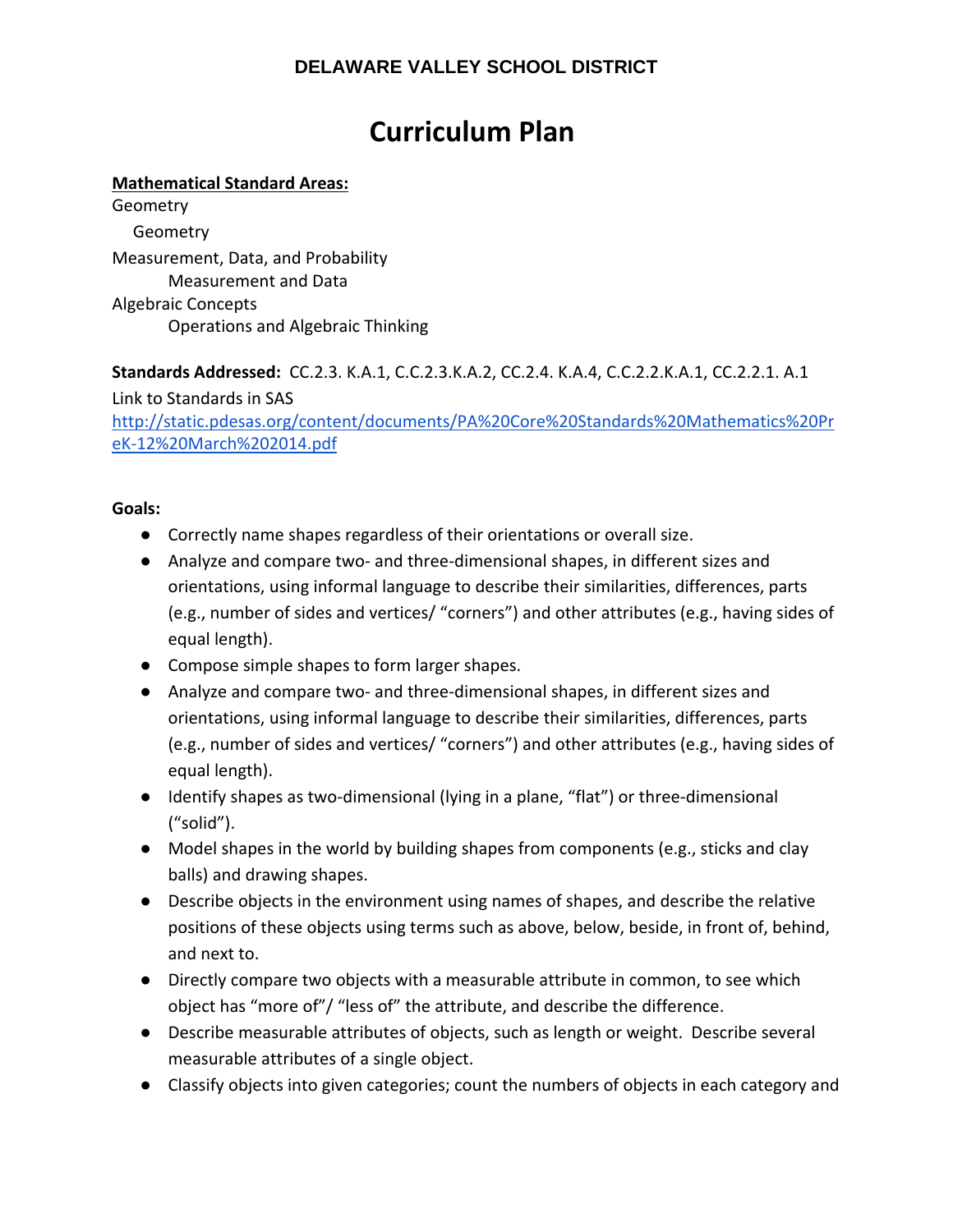sort the categories

● Understand addition as putting together and adding to, and understand subtraction as taking apart and taking from.

## **Objectives:**

- Identify, name, describe, and compare two-dimensional shapes including square, circle, triangle, rectangle, and hexagon. (DOK Level 1)
- Solve problems by using the strategy draw a picture. (DOK-Level 3)
- Identify, name, describe, and compare three-dimensional shapes including cube, cone, cylinder, and sphere. (DOK Level 2)
- Analyze, compare, create, and compose shapes. (DOK Level 4)
- Solve problems by using the strategy use logical reasoning. (DOK Level 1)
- Compare the length, height, and weight of two objects. (DOK Level 2)
- Describe several measurable attributes of a single object. (DOK Level 1)
- Solve problems by using the strategy *draw a picture.* (DOK ‐ Level 3)
- Classify objects by color, shape, and size and count the number of objects in each category (DOK‐ Level 2)
- Construct and read a graph to count objects that have been classified into categories (DOK‐ Level 2)
- Add facts to 1 on a ten frame (DOK Level 1)
- Find the parts that make the whole (DOK Level 1)
- Model and write doubles facts (DOK Level 3)
- Identify equivalent (DOK Level 1)
- Subtract from 10 on a ten frame (DOK Level 1)
- Find the missing part that makes the whole in subtraction (DOK 1)
- Identify equivalent subtraction expressions (DOK Level 1)

## **Assessments:**

- See District Wide Assessment Plan
- Core program assessments
- Teacher observation, questions, discussions

## **Extensions:**

- Core program resources
- Math Seeds
- iPad apps
- Web-based educational activities

## **Correctives:**